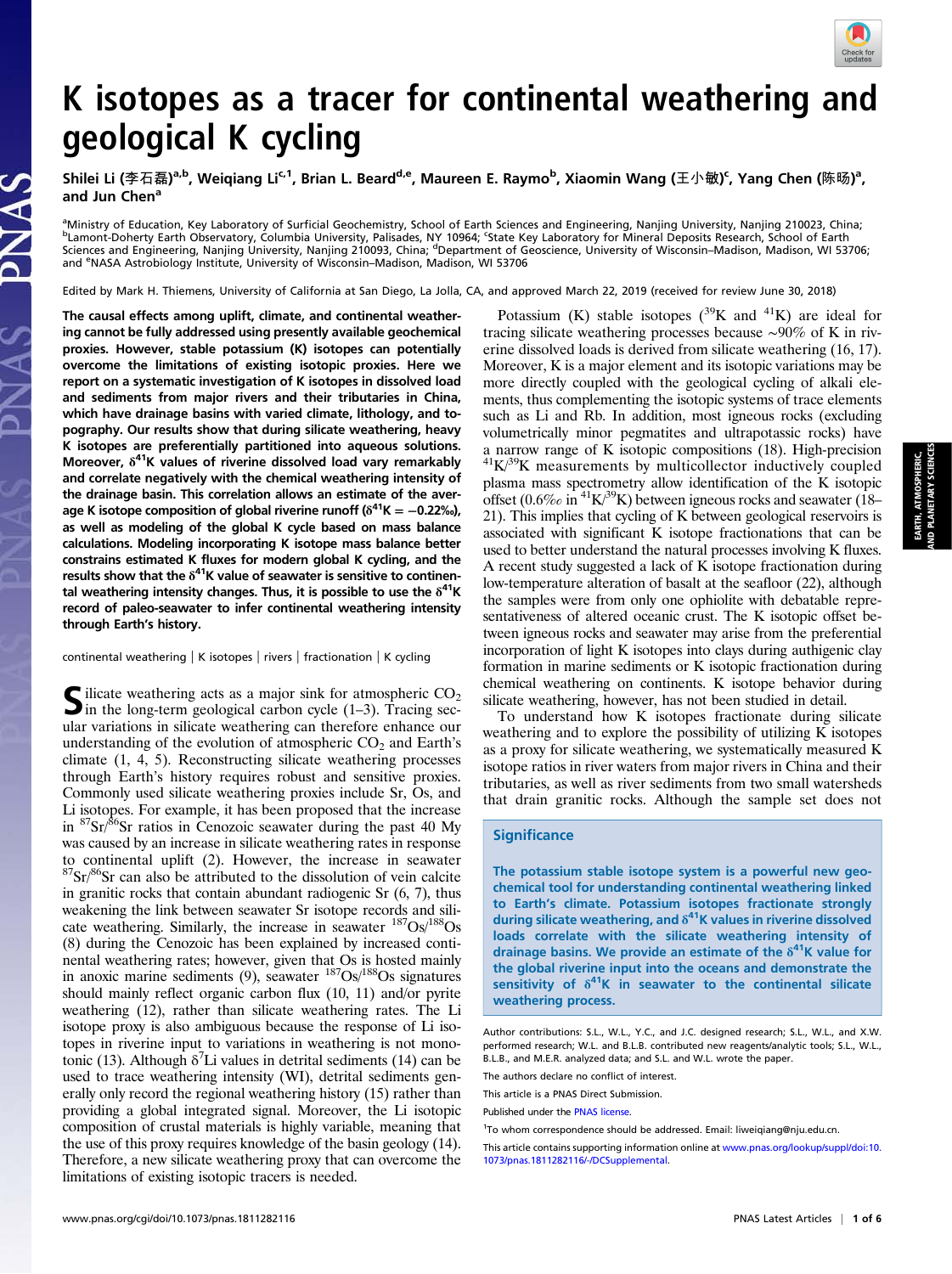precisely represent global riverine runoff, the studied rivers cover large catchments with significant variations in climate, lithology, and topography. Thus, these data are ideal for investigating the behavior of K isotopes in river systems during the weathering of felsic continental crust.

## Results and Discussion

A total of 54 samples including river waters  $(n = 38)$ , bedrock  $(n = 2)$ , and river sediment  $(n = 14)$  were analyzed. The majority of the river waters are from major Chinese rivers including the Changjiang (Yangtze), Yellow, Brahmaputra, Mekong, Xijiang, and Minjiang Rivers ([SI Appendix](https://www.pnas.org/lookup/suppl/doi:10.1073/pnas.1811282116/-/DCSupplemental), Fig. S1). Many of the studied rivers drain terrains that are characterized by high relief and dry climate (i.e., the Tibetan Plateau), which are located in typical "weathering-limited" regions. We also analyzed waters from lowlying rivers, including the Xijiang and Ganjiang Rivers. K isotopic compositions of the samples were analyzed using an established protocol (19, 23). K isotope data are reported using the delta notation ( $\delta^{41}K = [(41K)^{39}K)_{sample}/(41K)^{39}K)_{standard} - 1] \times 1,000$ ) relative to the K standard National Institute of Standards and Technology (NIST) Standard Reference Material 3141a (19, 23), as recommended by ref. 21. Measured  $\delta^{41}$ K values for riverine dissolved loads ranged from −0.44‰ to +0.12‰ ([SI Appendix](https://www.pnas.org/lookup/suppl/doi:10.1073/pnas.1811282116/-/DCSupplemental), [Table S1](https://www.pnas.org/lookup/suppl/doi:10.1073/pnas.1811282116/-/DCSupplemental)), whereas  $\delta^{41}K$  values in river sediments ranged from −0.74‰ to −0.48‰ (SI Appendix[, Table S2](https://www.pnas.org/lookup/suppl/doi:10.1073/pnas.1811282116/-/DCSupplemental)).

Seasonal  $\delta^{41}$ K Variations in Riverine Dissolved Loads. All but one of the rivers were sampled once. However, we did assess if this sampling approach yields valid estimates of the annual K isotope flux of a river, based on analyses of water samples from the Changjiang River. This river was sampled 11 times near Nanjing city, with samples taken at ∼30-d intervals ([SI Appendix](https://www.pnas.org/lookup/suppl/doi:10.1073/pnas.1811282116/-/DCSupplemental), Table [S3](https://www.pnas.org/lookup/suppl/doi:10.1073/pnas.1811282116/-/DCSupplemental)) from May 2010 to April 2011.  $\delta^{41}$ K values of these samples range from  $-0.57\%$  to  $-0.34\%$ . The low  $\delta^{41}$ K values were for the May and June samples, whereas the remaining samples have consistent and higher  $\delta^{41}$ K values of  $-0.40\%$  to  $-0.34\%$  (Fig. 1). The lack of seasonal variations in riverine dissolved  $\delta^{41}$ K is consistent with data from the Fraser River, Canada (24). The lower  $\delta^{41}$ K values in the Changjiang River characterize the early part of the wet season, which might be explained by the addition of K with low  $\delta^{41}$ K values from plant litter (19, 25, 26). Alternatively, the low  $\delta^{41}$ K signatures could be explained by the release of isotopically light K by leaves (19, 25, 26) into throughfall (i.e., the raindrops that penetrate through the canopy and fall onto the soil surface) and subsequently river water via interactions between rainwater and plant canopy (27, 28).

Irrespective of the exact mechanism responsible for the two low  $\delta^{41}$ K data points in the time-series data, the overall stability of  $\delta^{41}$ K values in the river dissolved load during the rest of the year is clear (Fig. 1). The annual weighted-average  $\delta^{41}$ K value of the Changjiang River is  $-0.41\%$  ≠ 0.07‰, which is within error of  $>80\%$  of the river samples from that river. Our data indicate that river waters sampled at any time, apart from the early part of the wet season, are representative of the annual riverine K isotopic composition. The following discussion is based on samples that were not collected during the early part of the wet season.

K Isotope Fractionation During Chemical Weathering. Given the relative stability of the K isotopic composition in riverine inputs, we can reasonably evaluate K isotope fractionation during silicate weathering by analyzing river waters and sediments. Seven pairs of river water–sediment samples from two small single-lithology granite watersheds (SI Appendix[, Fig. S2\)](https://www.pnas.org/lookup/suppl/doi:10.1073/pnas.1811282116/-/DCSupplemental) were analyzed (Fig. 2). The  $\delta^{41}$ K values of these river waters vary from  $-0.29\%$  to  $+0.03\%$  (SI Appendix[, Table S1](https://www.pnas.org/lookup/suppl/doi:10.1073/pnas.1811282116/-/DCSupplemental)). Based on the very low Cl concentrations in rain water, the river samples are es-sentially free of sea salt contamination ([SI Appendix](https://www.pnas.org/lookup/suppl/doi:10.1073/pnas.1811282116/-/DCSupplemental)), and mass



Fig. 1. Seasonal variations in riverine dissolved K flux (A) and its  $\delta^{41}$ K value (B). The dark blue shaded area marks the short interval when  $\delta^{41}$ K is relatively low. The light blue shaded area marks the K flux weighted average riverine  $\delta^{41}$ K for a hydrological year. Symbols with no error bar have errors that are smaller than the size of the symbol. Samples taken at any time except for the early stage of the wet season are representative of the K flux weighted average  $\delta^{41}$ K.

balance calculations indicate that the possible shifts in  $\delta^{41}$ K caused by K of marine origin are  $\langle 0.01\%$  (SI Appendix[, Table S1](https://www.pnas.org/lookup/suppl/doi:10.1073/pnas.1811282116/-/DCSupplemental)).

The fresh granite bedrock of the catchment yields  $6^{41}$ K =  $-0.47\%$  = 0.11‰ (n = 2), which is within error of the bulk silicate Earth (BSE) value of  $-0.52\%$  (18–20). Two sediment size fractions (i.e., the  $>75$ -µm coarse and  $<2$ -µm clay fractions) were separated and analyzed.  $\delta^{41}$ K values of the >75-µm fraction range from −0.68‰ to −0.48‰ (SI Appendix[, Table S2](https://www.pnas.org/lookup/suppl/doi:10.1073/pnas.1811282116/-/DCSupplemental)), which are close to or slightly lower than the values of the bedrock samples. In comparison,  $\delta^{41}K$  values of the  $\langle 2\text{-}\mu m \rangle$  fraction range from −0.74‰ to −0.58‰ (SI Appendix[, Table S2](https://www.pnas.org/lookup/suppl/doi:10.1073/pnas.1811282116/-/DCSupplemental)), which are slightly lower than those of the coarse fraction and bedrock samples.

Unlike sediments in large river basins that could be derived from recycling of old sedimentary rocks (29), the sediments measured here are sampled from small granitic watersheds and are thus derived locally from weathering of the primary igneous rocks.<br>Therefore, the pronounced difference in  $\delta^{41}$ K values between the riverine dissolved load and sediments (Fig. 2) provides direct evidence for K isotope fractionation during silicate weathering. Our data show that  ${}^{41}$ K is preferentially released into solution, whereas  $39K$  is preferentially incorporated into secondary minerals as shown by the low  $\delta^{41}$ K values of the clay fraction, driving  $\delta^{41}$ K of riverine dissolved loads to values higher than BSE. Based on the assumption that  $\delta^{41}$ K values in river water are invariant with time, a K isotope fractionation factor can be derived between clay and water by subtracting the  $\delta^{41}$ K value of river water from the  $\delta^{41}$ K value of the <2-μm sediment size fraction, giving  $\Delta^{41}$ K<sub>min-aq</sub> = -0.55 ± 0.29‰ (2 SD;  $n = 7$ ). It should be noted that this is an empirical estimate based on the assumptions that the clay fraction is representative of the solid products of weathering and that the  $\delta^{41}$ K of the dissolved load is constant without temporal variations, the latter of which is supported by the Changjiang River data (Fig. 1).

Relationship Between  $\delta^{41}$ K Values of Riverine Dissolved Load and Weathering Intensity. We now explore the relationship between the  $\delta^{41}$ K values of riverine dissolved load and WI. WI is defined as the mass ratio of the silicate weathering rate (W) to the total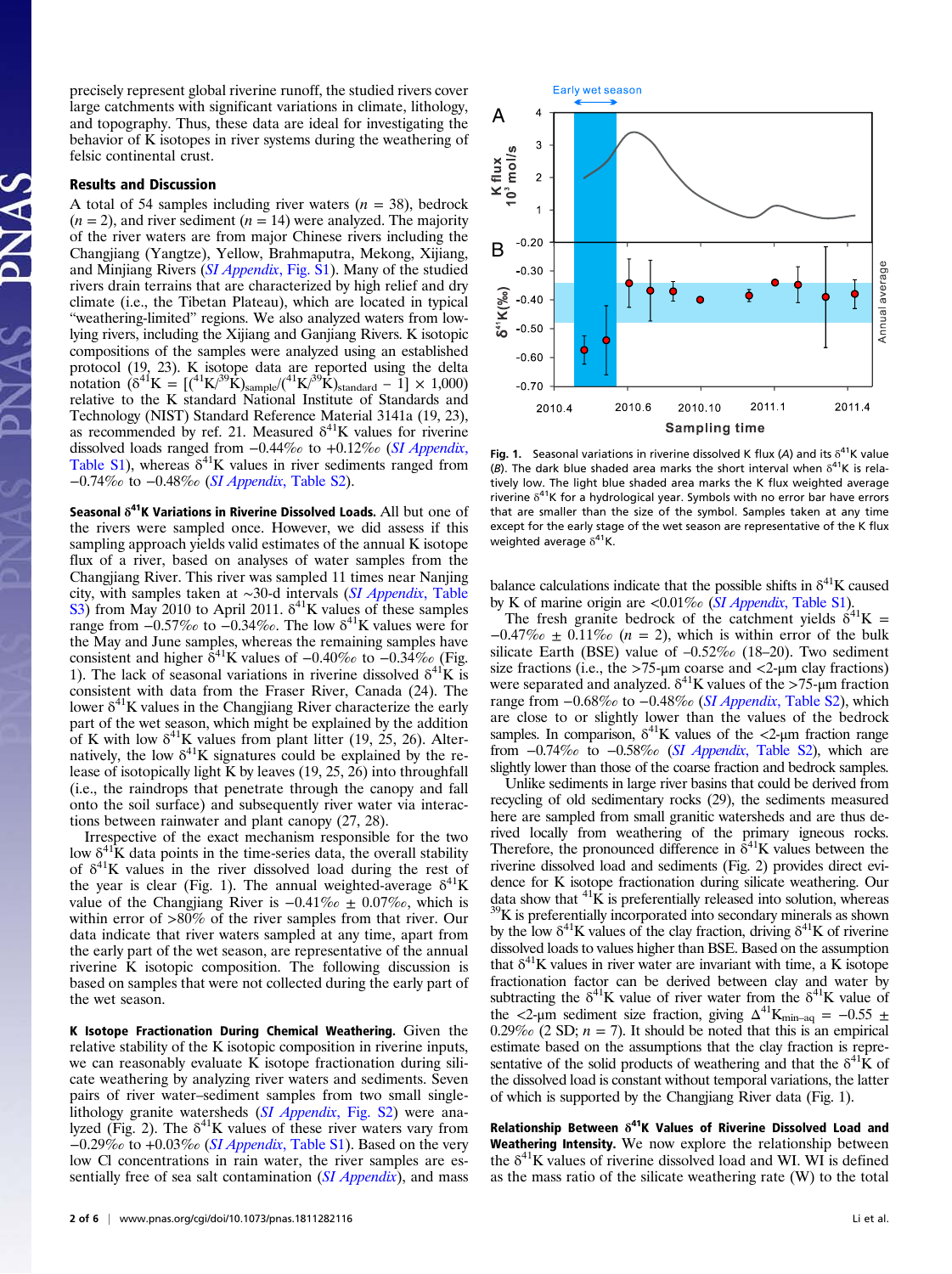

Fig. 2. K isotope composition of the dissolved loads (blue circles), bedrocks (purple triangles), and river sediments that have been size sorted into a clay fraction (orange circles) and a coarser grained fraction (green circles). All samples were taken from watersheds with a granitic bedrock composition.

denudation rate (D), which is the sum of the silicate weathering rate (W) and physical weathering rate (E) (30):

$$
WI = W/D = W/(W + E). \tag{1}
$$

A dataset of physical erosion rates (E) for the sampled rivers was compiled from the literature (SI Appendix[, Table S4](https://www.pnas.org/lookup/suppl/doi:10.1073/pnas.1811282116/-/DCSupplemental)). For this analysis, it was assumed that the riverine suspended load is equivalent to the physical erosion rate (e.g., refs. 13, 14, and 30). Silicate weathering rates for all of the studied Chinese river basins have been reported in previous studies (31–36), apart from the Minjiang River. We calculated the silicate weathering rate for the Minjiang River using a forward model ([SI Appendix](https://www.pnas.org/lookup/suppl/doi:10.1073/pnas.1811282116/-/DCSupplemental)). The calculated WI ranges from 0.002 to 0.154, reflecting significant differences in the weathering regimes of the studied rivers. In a plot of dissolved  $\delta^{41}$ K versus ln(WI), the data points for the rivers with low Cl contents define a linear trend with a negative slope (Fig. 3A). Two samples with high Cl contents  $(>2,000)$  $\mu$ mol/L) fall off this trend and have higher  $\delta^{41}$ K values. Considering the Cl contributed from atmospheric input is <106 μmol/L (*[SI Appendix](https://www.pnas.org/lookup/suppl/doi:10.1073/pnas.1811282116/-/DCSupplemental)*), the high Cl concentrations suggest these samples are significantly affected by evaporite dissolution. Therefore, these data outliers may reflect the addition of K from evaporite deposits, which have high  $\delta^{41}$ K values (18, 20). On a global scale, the effect of the addition of evaporitic K to the riverine dissolved load is insignificant (17), mainly due to the relatively rare occurrence of potash salts in evaporites (37).

Low  $\delta^{4}$ K values were generally observed in the lower reaches of large river basins, where human activity is more intense. One could argue that anthropogenic processes contribute isotopically light K, resulting in riverine dissolved loads having the lower  $\delta^{41}$ K values in Fig. 3A. However, we reject this hypothesis for three reasons. First, anthropogenic processes greatly influence the riverine NO<sub>3</sub><sup>-</sup> budget, and if the  $\delta^{41}$ K variations in riverine dissolved loads were driven primarily by anthropogenic processes, we would expect to observe a correlation between  $NO<sub>3</sub>/K$  ratios and  $\delta^{41}K$ values, which was not observed ([SI Appendix](https://www.pnas.org/lookup/suppl/doi:10.1073/pnas.1811282116/-/DCSupplemental), Fig. S3). Second, the excellent correlation ( $R^2 = 0.87$ ;  $n = 12$ ) (Fig. 3B) between  $\delta^{41}$ K values of the riverine dissolved load and the chemical index of alteration (CIA) of the river sediments (Fig. 3B) suggests that  $\delta^{41}$ K is controlled primarily by natural weathering processes. Third, given that potash fertilizers are produced primarily from marine evaporites (38), which have high  $\delta^{41}$ K values (18, 20), we would expect higher  $\delta^{41}$ K values in river samples affected by agricultural use in lower reaches, where the WI values are generally higher, but this is inconsistent with the negative correlation between  $\delta^{41}$ K and WI

(Fig. 3A). As such, we conclude that enhanced anthropogenic processes in the lower reaches of these large river basins do not significantly change the K isotopic signature of the river water, and thus the negative correlation between  $\delta^{41}$ K and WI (Fig. 3A) reflects natural weathering processes.

Data from the small granite watersheds strongly suggest that <sup>39</sup>K is preferentially incorporated into secondary phases, leaving riverine dissolved loads enriched in 41K. During low-intensity chemical weathering, this mechanism should be the dominant process, as supported by the high  $\delta^{41}$ K values of water from low-WI rivers (Fig. 3A). In contrast, during high-intensity chemical weathering of silicates, gibbsite and iron oxides are the weathering products (39) and no K is retained in solid phases. Complete dissolution of K-bearing minerals in silicate rocks would result in no net K isotope fractionation, and the  $\delta^{41}$ K of riverine dissolved load should be equal to the BSE value  $(-0.52\%<sub>o</sub>)$ ; Fig. 3). The linear trend in Fig.  $3\overline{A}$  is in contrast to the relationship between  $\delta^7$ Li and ln(WI) reported by Dellinger et al. (13), who found that  $\delta^7$ Li increases when WI increases from 0.004 to 0.04 but decreases when WI increases to >0.04. The different responses to WI of K and Li isotopes may be due to mineralogical controls  $(SI$  *Appendix*) and the fact that K is a major element whereas Li is a trace element. According to the negative correlation between  $\delta^{41}$ K and WI (Fig. 3A), rivers draining mountainous regions are expected to have higher dissolved  $\delta^{41}$ K values because silicate WI is low in regions of higher denudation rates (40), whereas lower  $\delta^{41}$ K are expected in rivers draining tectonically stable cratons where denudation rates are low and primary silicate minerals are intensely weathered (30, 41).



Fig. 3. Cross-plots of  $\delta^{41}$ K in riverine dissolved loads versus WI (A) and CIA in river sediments (B). Symbols with no error bar have errors smaller than the size of the symbol. The mass balance prediction is based on assuming that riverine  $\delta^{41}$ K should equal bulk silicate earth at the theoretically highest WI of 0.8 and the highest CIA of 100.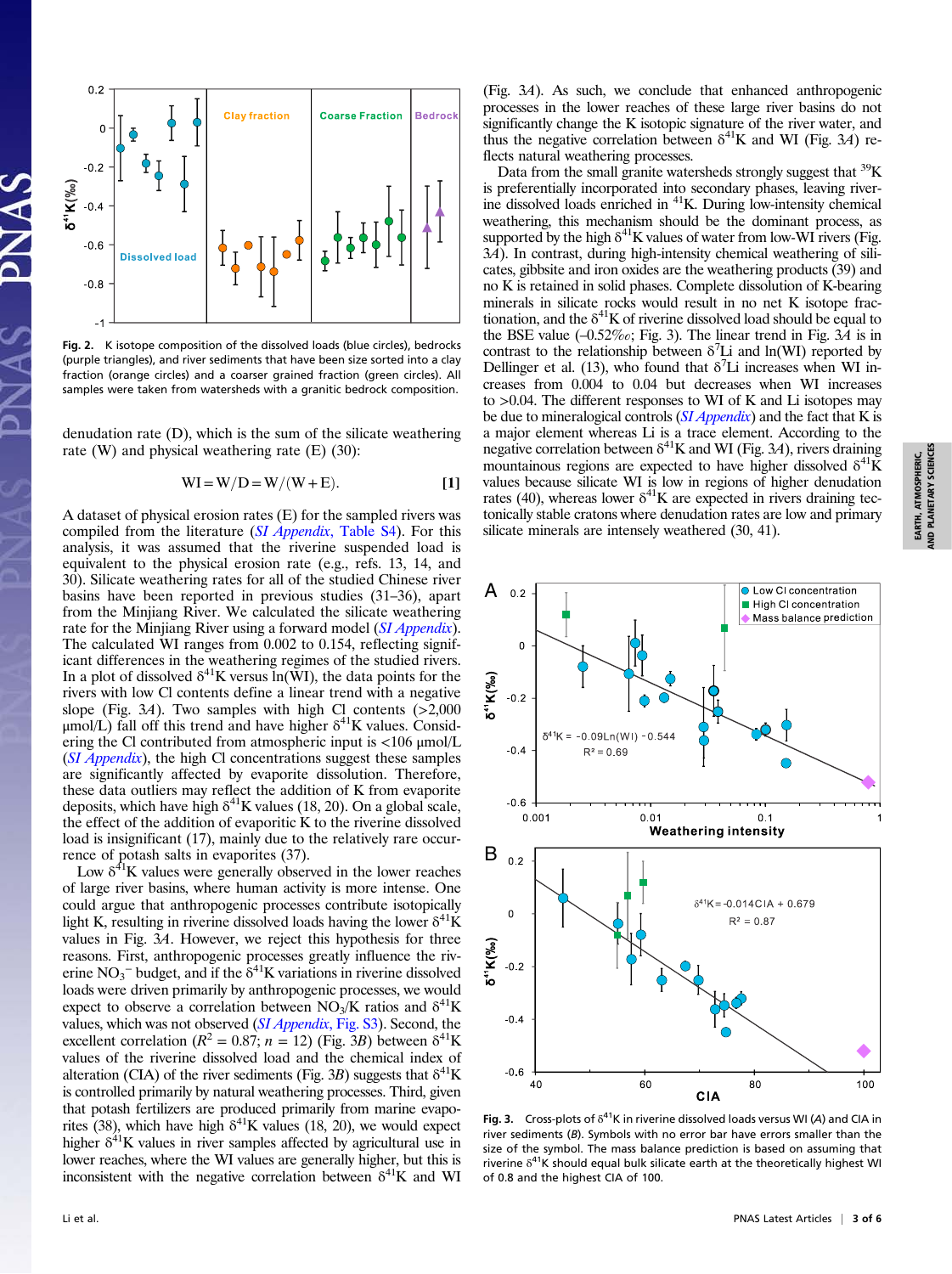Interestingly, if the linear trend in the plot of  $\delta^{41}$ K versus ln(WI) is extrapolated to the highest WI value of 0.8, as calculated from the geochemical composition of upper continental crust (42), a  $\delta^{41}$ K value of  $-0.52\%$  is obtained (Fig. 3), which is identical to the BSE value. This implies that the crustal rocks have a BSE-like K isotopic composition when averaged on a basin scale. As the WI decreases from this hypothetical maximum value of 0.8, the weathering congruency decreases. This would lead to preferential retention of light K isotopes in secondary clays and an increase in  $\delta^{41}$ K values in riverine dissolved loads, resulting in a negative correlation between  $ln(WI)$  and  $\delta^{41}K$ values in riverine dissolved loads (Fig. 3A). The logarithmic relationship between WI and riverine  $\delta^{41}$ K (Fig. 3A) provides an approach to estimate the average K isotopic composition of global continental riverine runoff. Using a modern global silicate weathering rate of 5.50  $\times$  10<sup>8</sup> t/y (43) and a modern physical erosion rate of 1.91  $\times$  10<sup>11</sup> t/y (44), the modern global WI is calculated to be  $0.029 \pm 0.006$ , considering a 30% uncertainty in the global silicate weathering rate (43) and a 20% uncertainty in the physical erosion rate (45). With this estimate and the regression shown in Fig. 3A, the average  $\delta^{41}$ K value of global riverine runoff is determined to be  $-0.22 \pm 0.04\%$ .

Implications for Modern and Ancient Global K Cycling. K stable isotopes offer insights into the global cycling of K, which is poorly understood relative to the cycling of other major elements (46–48). K is added into oceans via riverine runoff  $(F_{\text{riv}})$  and midocean ridge hydrothermal fluxes  $(F<sub>MOR</sub>)$  (49, 50), which are balanced by K removal from seawater via neoformation of clays and ion exchange during sediment diagenesis  $(F_{\text{sed}})$  and lowtemperature basalt alteration  $(F_{alt})$  (48, 51). Large uncertainties, however, exist in estimates for the K fluxes in and out of modern oceans. For example, while the estimates for  $F_{\text{riv}}$  and  $F_{\text{alt}}$ are relatively tight within 52 to 60 Tg/y (16, 46, 47) and 12 to 15.6 Tg/y (46, 47), respectively, estimates for  $F_{\text{MOR}}$  and  $F_{\text{sed}}$  have a large range, from 5 to 36 Tg/y (46–49, 52) and from 25 to 52 Tg/y



**Fig. 4.** Cross-plots of  $F_{\text{riv}}$  versus  $F_{\text{MOR}}$  (A),  $F_{\text{alt}}$  versus  $F_{\text{sed}}$  (B), and  $\delta^{41}K_{\text{MOR}}$  versus Δsed (C) for modern global K cycling. The light blue areas present the ranges of  $F_{\text{riv}}$ ,  $F_{\text{MOR}}$ ,  $F_{\text{alt}}$ ,  $F_{\text{sed}}$ , and  $\Delta_{\text{sed}}$  reported in literature (16, 46–49, 52, 54). The colored spots represent the 57,441 solutions obtained from the Monte Carlo simulation that incorporates mass and isotopic balance of oceanic K cycle.



Fig. 5. Sensitivity test of seawater K isotope response to variations in WI (A),  $F_{alt}/F_{sed}$  ratios (B), and  $F_{ri}/F_{MOR}$  ratios (C). The black curves represent the modeled median values. Blue areas represent the possible range in  $\delta^{41}$ K of seawater (i.e., the difference between the highest and lowest values at a given value of WI,  $F_{alt}/F_{sed}$ , or  $F_{ri}\sqrt{F_{MOR}}$ ) considering the uncertainties of  $F_{riv}$ ,  $F_{\text{MOR}}$ ,  $F_{\text{alt}}$ ,  $F_{\text{sed}}$ ,  $\delta^{41}K_{\text{MOR}}$ , and  $\Delta_{\text{sed}}$  as estimated in the Monte Carlo simulation.

(46–48), respectively. The K fluxes associated with sediment diagenesis and low-temperature basalt alteration cannot be precisely calculated using conventional approaches. However, now we can place an additional dimension of constraints on the modern K cycle based on isotope mass balance. K in the oceans is considered to be in a secular steady state (53), and if we further assume a K isotopic steady state for the modern ocean, we have

$$
F_{\rm riv} + F_{\rm MOR} = F_{\rm sed} + F_{\rm alt}
$$
 [2]

$$
\delta_{\rm{riv}}F_{\rm{riv}} + \delta_{\rm{MOR}}F_{\rm{MOR}} = (\delta_{\rm{sw}} + \Delta_{\rm{sed}})F_{\rm{sed}} + (\delta_{\rm{sw}} + \Delta_{\rm{alt}})F_{\rm{alt}},\quad \textbf{[3]}
$$

where  $F$  and  $\delta$  represent the K fluxes and isotopic compositions of the four major components of global K cycling mentioned above.  $\Delta$  denotes the K isotope fractionation factor for lowtemperature alteration of basalt (alt) or sediment diagenesis (sed).  $\Delta_{\text{sed}}$  has recently been estimated to range from  $-2$  to  $0\%$  based on model fitting of  $\delta^{41}$ K values from pore water obtained from several Integrated Ocean Drilling Program drill cores (54).  $\Delta_{\text{alt}}$  is inferred to be ∼0‰ based on a study on basalts altered at low temperatures (22).  $\delta_{sw}$  is +0.06‰ (19) and  $\delta_{riv}$  is  $-0.22\%$ based on this study. Since there has been no report on  $\delta_{\text{MOR}}$ , we conservatively set a large range of  $-1$  to 0‰ for  $\delta_{\text{MOR}}$ .

Eqs. 2 and 3 contain many variables with large uncertainties, but these uncertainties can be significantly reduced if both elemental and isotopic mass balances are considered. We applied a Monte Carlo approach (SI Appendix[, Fig. S6\)](https://www.pnas.org/lookup/suppl/doi:10.1073/pnas.1811282116/-/DCSupplemental) to address the problem, by using random values from the reported ranges for the parameters then testing whether the random value sets simultaneously satisfy Eq. 2 and Eq. 3. We ran the Monte Carlo model 2.4 billion times and obtained 57,441 solutions. Tests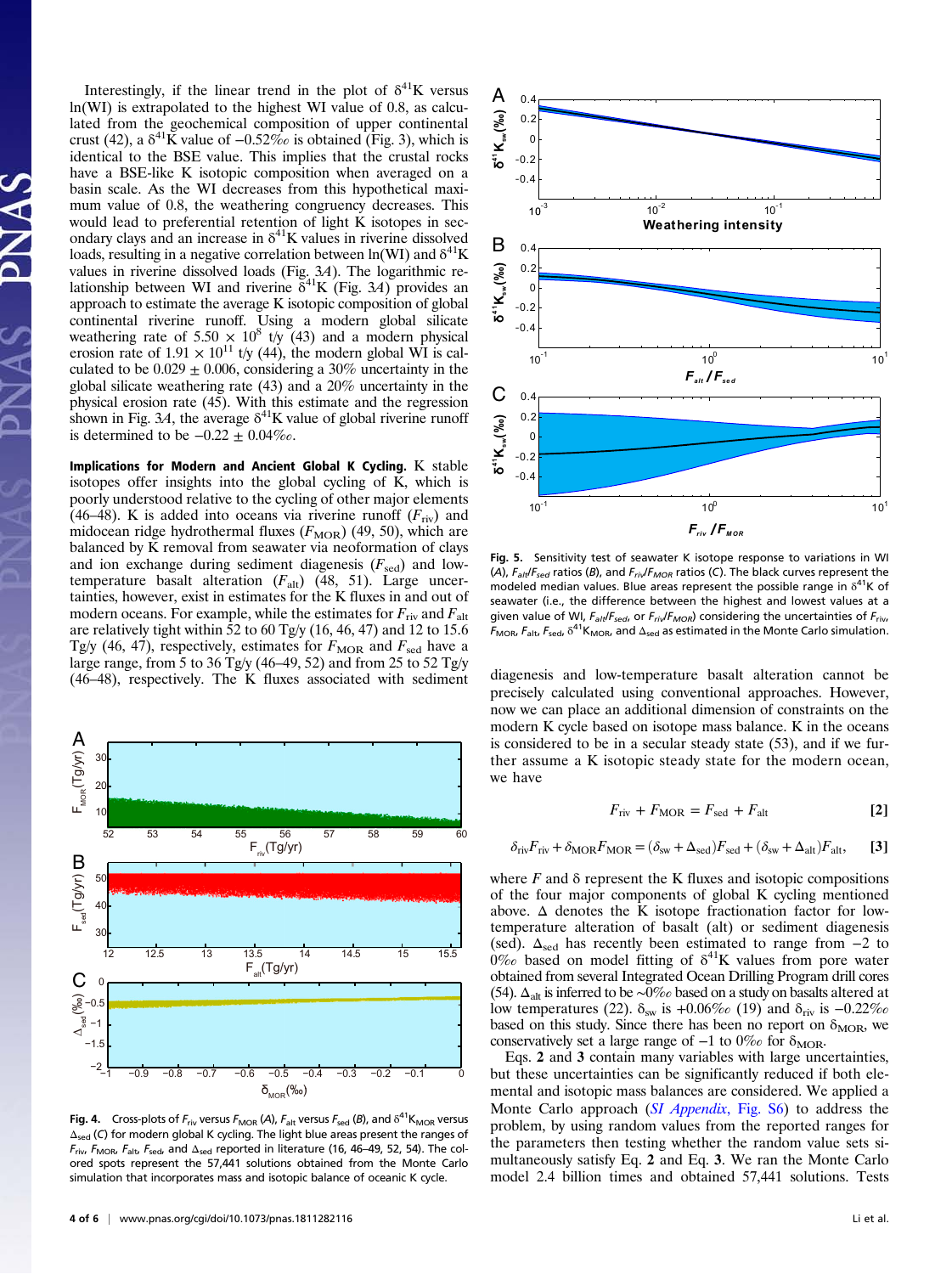show that the full range of all possible combinations of parameters has been thoroughly explored after 0.5 billion Monte Carlo simulations ([SI Appendix](https://www.pnas.org/lookup/suppl/doi:10.1073/pnas.1811282116/-/DCSupplemental), Fig. S7).

The solutions from the Monte Carlo simulation are shown in Fig. 4. It is clear that the uncertainties in  $F_{\text{MOR}}$  and  $F_{\text{sed}}$  are greatly reduced compared with the large range of estimates in previous studies (16, 46–49, 52). Modern  $F_{\text{MOR}}$  and  $F_{\text{sed}}$  are now constrained to be within 5 to 15.8 Tg/y and 41 to 52 Tg/y, respectively. However, the results show that the mass balance models are insensitive to the existing uncertainties in  $F_{\text{riv}}$ ,  $F_{\text{alt}}$ , and  $\delta_{\text{MOR}}$ , and therefore we cannot improve on these estimates. The modeling also dramatically reduces the uncertainty in  $\Delta_{\text{sed}}$ , down from a range of  $-2$  to 0‰ (54) to  $-0.6$  to  $-0.3$ ‰.  $\Delta_{\text{sed}}$ should be primarily associated with clay formation as it is the dominant process for K consumed by sediment diagenesis (47, 48), and the K isotope fractionation factor for clays inferred from the <2-μm sediment size fraction from the granite watersheds in this study is  $-0.55 \pm 0.29\%$  (Fig. 2). The consistency between the K isotope fractionation factors from two independent methods supports the validity of the Monte Carlo simulations.

We now consider the response of seawater  $\delta^{41}$ K to the possible changes in the global cycling of K in geological history. In previous sections, we have shown that riverine  $\delta^{41}$ K value is variable and dependent on WI; therefore, continental WI could be one of the controlling factors of seawater  $\delta^{41}$ K. To test the effects of K cycling on seawater  $\delta^{41}K$ , we calculate seawater  $\delta^{41}K$  as a function of changes in K sinks, K sources, and WI. The changes in K sinks are presented as changes in ratios of  $F_{\text{alt}}$  over  $F_{\text{sed}}$  ( $F_{\text{alt}}/F_{\text{sed}}$ ) and the changes in K sources are represented by ratios of  $F_{\text{triv}}$  to  $F_{\text{MOR}}$  ( $F_{\text{riv}}/F_{\text{MOR}}$ ). Combing Eq. 2 with Eq. 3 and solving for  $\delta^{41}K_{\text{sw}}$ , we have

$$
\delta^{41} K_{\text{sw}} = (\delta_{\text{riv}} F_{\text{riv}} / F_{\text{MOR}} + \delta_{\text{MOR}}) / (F_{\text{riv}} / F_{\text{MOR}} + 1) - \Delta_{\text{sed}} / (F_{\text{alt}} / F_{\text{sed}} + 1).
$$
 [4]

The sensitivity of  $\delta^{41}K_{sw}$  to the different factors is tested using a single-variant approach. In the sensitivity tests for WI,  $F_{\text{riv}}/F_{\text{MOR}}$ , or  $F_{\text{alt}}/F_{\text{sed}}$ , we let WI,  $F_{\text{riv}}/F_{\text{MOR}}$ , or  $F_{\text{alt}}/F_{\text{sed}}$  increase from 0.001 to 0.8, from 0.1 to 10, and from 0.1 to 10, respectively. Meanwhile, the rest of the parameters in Eq. 4 are set to the values derived from the 57,441 solutions obtained by the Monte Carlo calculations. In this way, we can evaluate the variability of  $\delta^{41}$ K<sub>SW</sub> values at a given value of the variable brought by the uncertainties associated with the fluxes and isotope compositions constrained by our Monte Carlo simulations. The results are present as median  $\pm \frac{1}{2}$  range in Fig. 5. The range here is the difference between the lowest and highest values of  $\delta^{41}K_{sw}$  at a given value of the variable.

The results show that if  $F_{\text{alt}}/F_{\text{sed}}$  and  $F_{\text{riv}}/F_{\text{MOR}}$  ratios are constant,  $\delta^{41}K_{sw}$  would decrease from 0.31  $\pm$  0.03‰ to -0.20  $\pm$ 0.03‰ when WI increases from 0.001 to 0.8; if WI and  $F_{\text{riv}}/$  $F_{\text{MOR}}$  are constant,  $\delta^{41}K_{\text{sw}}$  would decrease from  $0.12 \pm 0.03\%$ to  $-0.25 \pm 0.10\%$  when  $F_{\text{alt}}/F_{\text{sed}}$  increases from 0.1 to 1. These predicted variations are relatively small and will require highprecision K isotope analyses to resolve. Sensitivity tests also show that  $\delta^{41}K_{sw}$  increases with increasing  $F_{\text{riv}}/F_{\text{MOR}}$  values,

4. Misra S, Froelich PN (2012) Lithium isotope history of Cenozoic seawater: Changes in silicate weathering and reverse weathering. Science 335:818–823.

despite the significant uncertainty at low  $F_{\text{riv}}/F_{\text{MOR}}$  values due to the large uncertainties in  $\delta_{\text{MOR}}$ . Because clay formation in ocean sediments requires an input of Al and Si from continental runoffs (55),  $F_{\text{alt}}/F_{\text{sed}}$  should be negatively correlated with the relative strength of continental weathering over midocean ridge activity, as  $F_{\text{riv}}/F_{\text{MOR}}$  does.

In summary, these sensitivity tests collectively indicate that K isotopes in seawater can be a useful proxy of continental weathering over geological history. Furthermore, recent experimental work has shown that there is no K isotope fractionation between aqueous K and sylvite (23), and therefore it should be possible to reconstruct the  $\delta^{41}K_{sw}$  for ancient oceans based on high precision analysis of suitable evaporite records containing primary sylvite. Future studies of the high precision seawater  $\delta^{41}$ K records will improve our understanding of the interplay between mountain building, weathering, carbon cycling, and climate throughout Earth's history.

## Materials and Methods

Sample Preparation. We sampled a number of Chinese rivers and also two small streams draining granites at the Jiangxi and Anhui provinces in China. During sampling, about 2 L of river water was transferred to acid-washed lowdensity polyethylene bottles. Five milliliters of the water sample was used for dissolved inorganic carbon concentration measurement by HCl titration, with an uncertainty of  $\pm$ 5%. The rest of the water sample was filtered through a 0.22-μm cellulose acetate membrane and the first 300 mL water was discarded to minimize contamination from filtration. The remaining sample was acidified to  $pH = 2$  using ultrapure-grade nitric acid.

Seven riverine sediment samples were collected in the small granite watershed. The >75-μm fraction (coarse fraction) was extracted by sieving the ultrasonically dispersed samples in MQ water and the <2-μm fraction (clay fraction) was separated and recovered by centrifuging using the suspended solutions according to the Stokes' law, that the travel speed of the particles in water depends on their sizes.

K Isotope Analysis. For K isotope analysis, solid samples were digested using a mixture of 1 mL HNO<sub>3</sub> and 0.5 mL HF in a capped Teflon beaker and heated at 130 °C overnight. The sample was then dried down at 95 °C. For riverine dissolved samples, 20 mL of river water was evaporated to dryness. Both types of samples were refluxed in concentrated nitric acid overnight. This process was repeated three times to transform all of the dissolved salts into nitrates. Then the sample was redissolved in 0.5 mL 1.5 mol/L  $HNO<sub>3</sub>$  and prepared for column chemistry. K was purified using an established twostage column procedure (19), first on an AG50WX12 column and then on an AG50WX8 column. K isotope ratios are measured using a collision-cell– equipped single-focusing multicollector inductively coupled plasma mass spectrometer at the University of Wisconsin–Madison. The long-term external reproducibility is  $\pm$ 0.19‰ (2 SD). The accuracy of our measurement is done by measuring synthetic samples made by mixing NIST 3141a K standard with K-free matrix elements separated from various geological samples used in this study. The  $\delta^{41}$ K values of the six synthetic samples are  $-0.04 \pm 0.06\%$  $(n = 6)$ , thus proving the accuracy of our measurement.

ACKNOWLEDGMENTS. We thank Matthew Brzozowski for assistance in proofreading the manuscript and Jérôme Gaillardet and two anonymous reviewers for constructive reviews. This work was supported by National Key R&D Program of China Project 2017YFC0602801 and National Science Foundation of China Grants 41622301, 41873004 (to W.L.), and 41730101 (to J.C.). The work done at the University of Wisconsin was in part supported by NASA Astrobiology Institute Grant NNA13AA94A (to B.L.B.) and National Science Foundation Grant 1741048-EAR (to B.L.B.).

- 6. Blum JD, Gazis CA, Jacobson AD, Chamberlain CP (1998) Carbonate versus silicate weathering in the Raikhot watershed within the High Himalayan Crystalline Series. Geology 26:411–414.
- 7. Jacobson AD, Blum JD (2000) Ca/Sr and 87Sr/86Sr geochemistry of disseminated calcite in Himalayan silicate rocks from Nanga Parbat: Influence on river-water chemistry. Geology 28:463–466.
- 8. Pegram WJ, Krishnaswami S, Ravizza GE, Turekian KK (1992) The record of sea water 187Os/186Os variation through the Cenozoic. Earth Planet Sci Lett 113:569–576.
- 9. Crusius J, Calvert S, Pedersen T, Sage D (1996) Rhenium and molybdenum enrichments in sediments as indicators of oxic, suboxic and sulfidic conditions of deposition. Earth Planet Sci Lett 145:65–78.

<sup>1.</sup> Raymo ME, Ruddiman WF (1992) Tectonic forcing of late Cenozoic climate. Nature 359:117–122.

<sup>2.</sup> Raymo ME, Ruddiman WF, Froelich PN (1988) Influence of late Cenozoic mountain building on ocean geochemical cycles. Geology 16:649–653.

<sup>3.</sup> Berner RA, Lasaga AC, Garrels RM (1983) The carbonate-silicate geochemical cycle and its effect on atmospheric carbon dioxide over the past 100 million years. Am J Sci 283: 641–683.

<sup>5.</sup> Swanson-Hysell NL, Macdonald FA (2017) Tropical weathering of the Taconic orogeny as a driver for Ordovician cooling. Geology 45:719–722.